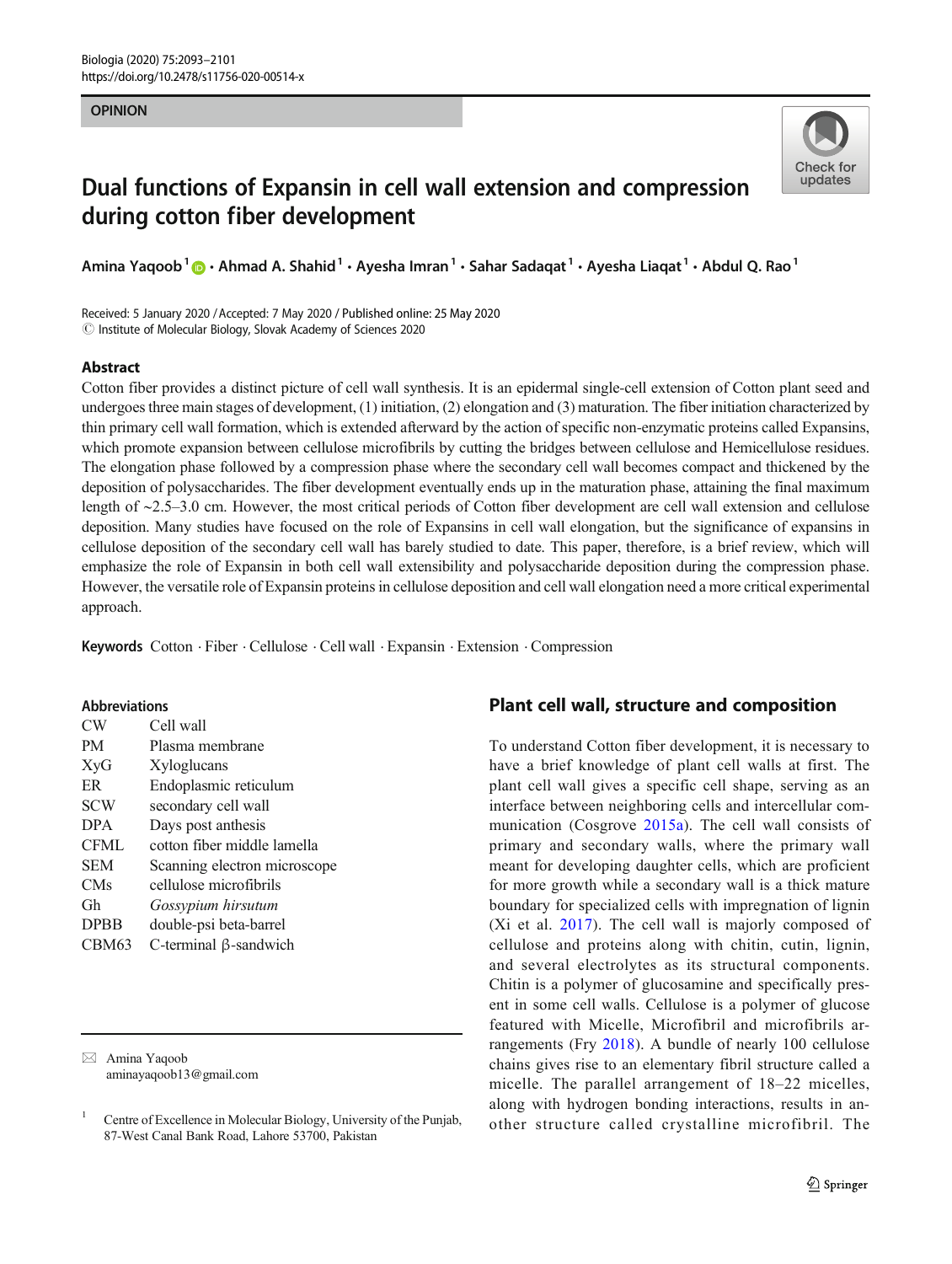microfibrils together contribute to form a compact microfibril (Khalil et al. [2015](#page-7-0)). Additionally, different types of matrix polysaccharides are also present in cell walls with the same β-1,4-linkage. Hemicellulose, xyloglucans, xylans, glucomannans and mixed linkage glucans grouped as hemicelluloses. Pectic polysaccharides, such as Rhamnogalacturonan I, II, Glucuronic acid, Galacturonic acid, and homogalacturonan, are more abundant during primary cell wall development where they undergo the interactions with various cell wall molecules to strengthen up the architecture (Cosgrove [2018;](#page-7-0) Heinze [2015\)](#page-7-0). A model of the cell wall architecture that contains three networks have been proposed to date which explains the cell wall assembly and packing of molecules (Meents et al. [2018](#page-7-0)) (Fig. 1). The three-network model constitutes (a) cellulose-xylan, (b) pectin-calcium (c) protein-phenolic arrangements which collectively participate in building up the cell wall skeleton.

### Cellulose-Xylan sandwich

The previously reported cell wall model showed that cellulose chains not directly linked with each other; instead, they tied to each other through other polysaccharides. This model is no longer acceptable now and an alternative illustration of cell wall network showed that cellulose microfibrils potentially glued together through a defined single layer of xyloglucans (Cosgrove [2015a](#page-7-0), [b](#page-7-0)). The lengths of xyloglucans (XyG) are longer than the spaces between cellulose microfibrils. Therefore, adjacent cellulose microfibrils cross-linked by these long polysaccharides, which tether together the cellulose fibrils by tight surface adhesion (Meents et al. [2018](#page-7-0)).

# Pectin polysaccharide network through calcium bridges

The polymers of pectin have alternate blocks of branched and unbranched molecules with methyl-esterification and differential esterification respectively. Where non-esterified blocks clump together through Calcium bridges and form zones of junctions to hold the gel consistency (Yang and Wang [2016\)](#page-8-0). A network of calcium and acid gel formed by pectin polysaccharides. Low ester pectins form Calcium-based gels while highly esterified pectins generally made up of sucrose and form acidic gels. The aggregate size of the gel depends on calcium concentration. Low calcium levels in zone comprise of two or three chains with enough calcium ions binding. While high calcium levels result in a large sheet, type aggregate with weaker non-covalent ionic interactions. Therefore, calcium availability greatly affects the gel consistency in cell wall architecture (Somssich et al. [2016](#page-7-0)).

# Network of structural proteins and phenolic compounds

Crosslinking of phenolic-protein with pectin polymers gives rise to a warp and weft structure, interweave through the above networks. Phenolic compounds are about 2% of the cell wall constituents while structural proteins make up 2–10% of cell wall dry mass (Voxeur and Höfte [2016](#page-7-0)).

# Formation of plant cell wall

A mature plant cell when undergoes cell division, the cell plate is produced by phragmoplast, followed by the expansion

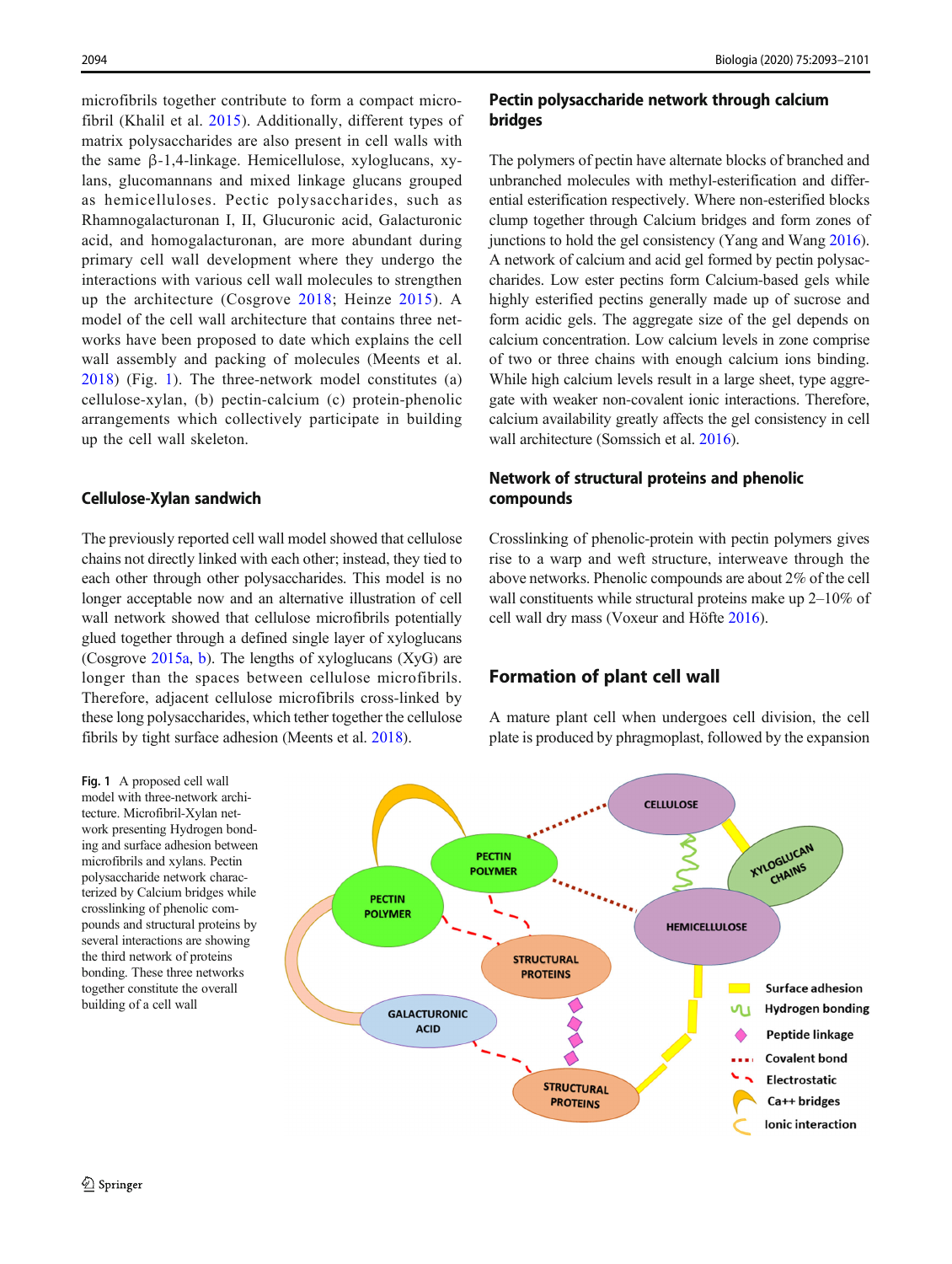of phragmoplast through microtubule polymerization at leading zone i.e. forefront elongation (Smertenko et al. [2018](#page-7-0)). Cell plate functions as a precursor to the primary cell wall and originates from the Golgi apparatus. Once the cell plate assemblies, the phragmoplast disassemble. It cuts endoplasmic reticulum (ER) of the parent cell and ER compartments then migrate from periphery to equator (McCann and Knox [2018\)](#page-7-0). ER strands finally arranged in between the expanding vesicles of the Golgi apparatus and give rise to budding plasmodesmata pores. Each pore possesses an ER-derived membranous rod called desmotubule (Zhang et al. [2016\)](#page-8-0). Following the formation of the cell plate and plasmodesmata pores, the development of middle lamella takes place. Cell plate itself deposited lignin, membrane proteins, calcium, and magnesium pectates to become a middle lamella (Buschmann et al. [2016\)](#page-6-0). Fibrils of Cellulose, on both sides of the middle lamella, form the primary cell wall. When a cell is young and small, the cellulosic fibers loosely packed due to the incomplete crosslinking of cellulose fibers (Cosgrove [2018\)](#page-7-0). In the young leaves, the only permeable primary cell wall is present, composed of intricate microfibrils network. Sometimes cutin may also be present along with the primary wall and make it impermeable. Secondary cell wall develops after primary wall formation by deposition of cellulose fibrils. Following this deposition, lignification takes place as a final step in SCW biosynthesis where monolignols secreted by either lignifying cells or neighboring cells. (Buschmann et al. [2016\)](#page-6-0).

### Cotton fiber; a fascinating cell wall model

The plant fibers categorized, based on their position, chemical nature, significance, and application, (Ramamoorthy et al. [2015\)](#page-7-0). Cotton fiber is one of the most significant plant fibers and considered the king of textile industry fibers. Cotton fiber is a thick cellulosic secondary cell wall, surrounded by a thin cuticle of a primary wall (Huang et al. [2016\)](#page-7-0). Certain proteins, polysaccharides, and phenols deposited among the cellulosic cytoskeleton giving the fiber its compactness or strength. Cotton fiber development divided into overlying phases of initiation, elongation, tightening and maturation (as shown in Fig. [2\)](#page-3-0). It starts with the protrusion of epidermal cell wall extensions which become elongated up to ∼2.5 to 3.5 cm from 5 to 18 days post-anthesis (DPA) (Stiff et al. [2016\)](#page-7-0), followed by a transition stage of deposition of thin intermediary secondary cell wall "twisting" layer (comparable to S1 layer in woody fiber). The transition period enters into the "thickening" phase of the secondary cell wall; a rare characteristic of Cotton fiber only, which commences the deposition of pure cellulose fibrils to make it compact (Rathgeber et al. [2016](#page-7-0)). A mature Cotton fiber, when harvested, is a thick secondary cell wall with ∼200 nm length, 95% cellulose content and primary wall cuticle. The cellulose content then raises to 99% after

cleaning and bleaching in the textile industries (Sun et al. [2015\)](#page-7-0). Gossypium barbadense (Gb) produces better quality fiber than that of *Gossypium hirsutum* (Gh) (Ahmed et al. [2018\)](#page-6-0). Gh fiber possesses the bridges of adhesive cotton fiber middle lamella (CFML) which joins fiber bundles together. CFML, however, not confirmed in other Cotton species (Hernandez-Gomez et al. [2017](#page-7-0)).

#### Cotton fiber elongation (5–18 DPA)

Cell wall elongation of developing Cotton fiber specifically occurs at acidic or low wall pH, which affects the enzyme activation energies. The decrease in cell wall pH throughout auxin-induced growth triggers glycanases, which attack the components of pectin and xyloglucans (Hernandez-Gomez et al. [2017](#page-7-0)). As a result, disruption of Pectin-bound calcium ions may occur, but it mildly affects the gel strength. Besides pectin aggregate disruption, degradation of xyloglucans also further loosens up the cell wall integrity. Expansin proteins are another group of cell wall expansion element, which promote the spillage between microfibrils by cutting cellulose and Hemicellulose (McCann and Knox [2018](#page-7-0)). Several cellular secretions with different chemical natures also found to be involved for greasing effects in wall loosening. Enzymes such as Transglucosylase and hydrolases cut/ligate polysaccharides and cut/ligate hemicellulose/pectin respectively (Marowa et al. [2016\)](#page-7-0). The basic electrolytes secreted during elongation are still under investigation for their exact roles or effects. This segment will present a generalized picture of cell wall expansion (Fig. [3\)](#page-3-0) followed by the tightening of the cell wall.

The architecture of cellulose microfibrils suggests that an increased number of xyloglucan aids in holding the cellulose microfibrils to give the wall a turgid and compact consistency (Marowa et al. [2016\)](#page-7-0). Degradation of xyloglucan molecules causes the cell wall to weaken/loosen. Xyloglucan endotransglucosylase catalyzes the integration of xyloglucan or Xyloglucanase directly hydrolyze the xyloglucan to disrupt its composition for cell wall loosening (Guo et al. [2016](#page-7-0)). Therefore, the increase and decrease in xyloglucan and associated oligosaccharides dramatically monitor the turgidity and tension in plant cells (Sampedro and Cosgrove [2005\)](#page-7-0). Overexpression of Xyloglucanase in transgenic poplar plants resulted in the primary wall loosening and inhibition of gravitropism in the secondary wall for upright stem elongation (Cosgrove [2016\)](#page-7-0). Another approach reported that the transformation of the cellulase gene for its overexpression in Arabidopsis also resulted in reduced xyloglucan content and eventually increased cell size (Xiao et al. [2016](#page-8-0)). Likewise, Hemicellulose xyloglucan content, being a tethering molecule for cellulose microfibrils, also plays a significant role in changing the cell size or volume (Cosgrove [2016\)](#page-7-0). Expansins are one of the worth mentioning proteins while discussing the mechanism of cell wall elongation as they mediate acid-induced growth without the lytic activity of wall oligos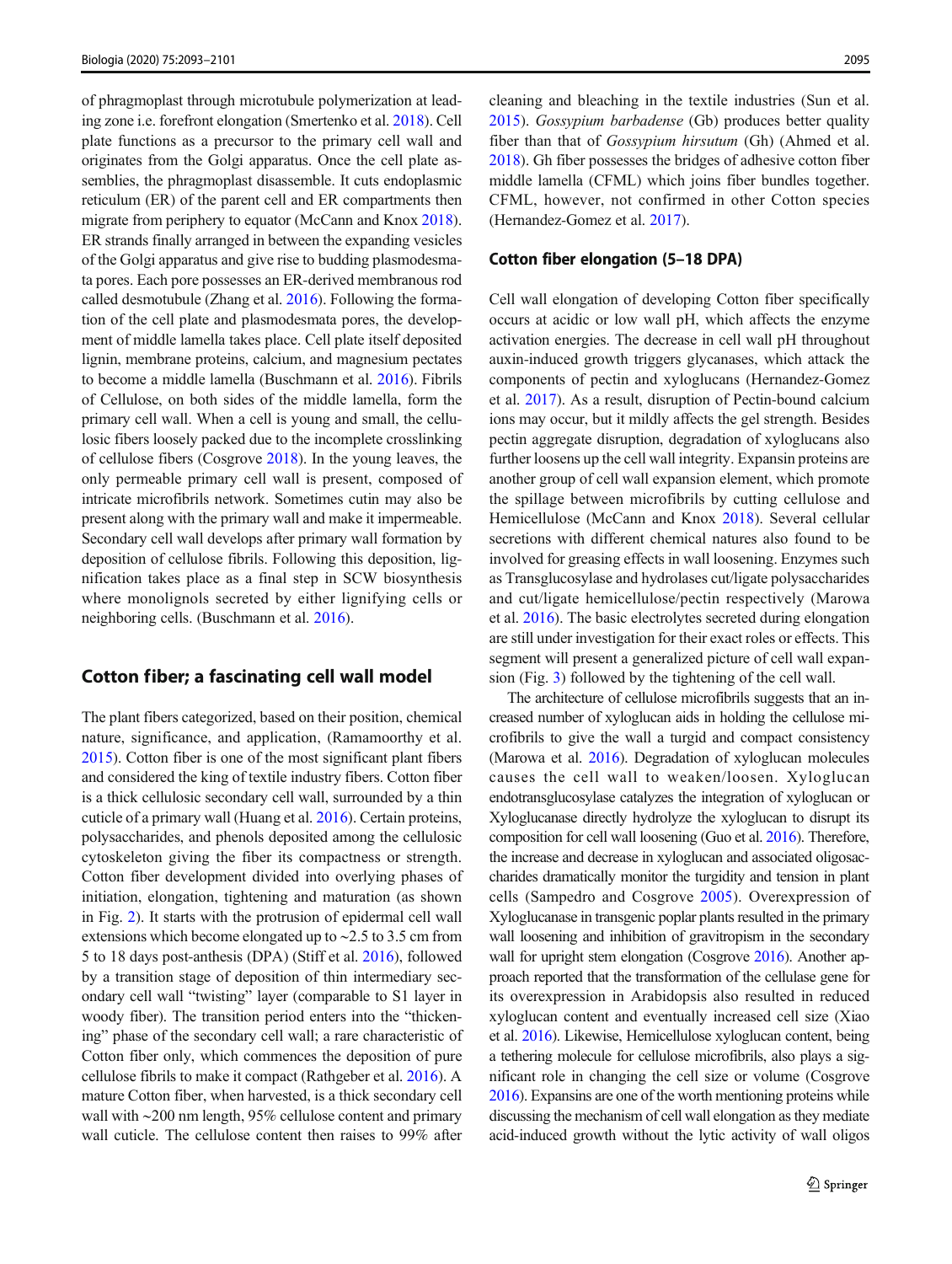<span id="page-3-0"></span>

Fig. 2 The overlapping stages of Cotton fiber development. The slides were prepared by cutting thin sections of developing bolls at several days post-anthesis (DPA). Images were taken under a bright-field compound microscope at 20X, except mature fiber, which observed at 2000X under Scanning Electron Microscope (SEM). The scale bar is showing 20 μm length in bright-field microscope images while 50 μm in SEM image. One DPA, tiny extensions of seed epidermal cells are visible. Five DPA,

epidermal outgrowths begin to elongate. Fifteen DPA, The thin section of immature Cotton boll characterized by turgidity and undifferentiated loose fiber smears. Twenty-thirty DPA, developing bolls with thicker fibers are dominant; with the beginning of secondary cell wall deposition i.e. cellulose filling. Forty-five to fifty DPA, Final compact and mature fiber under SEM

(Fig. 3). Molecular approaches declared the bifunctional role of expansin in wall loosening when isolated from bacteria. Modern biotechnology applications involve the transformation of expansin gene into plants for enhancing the fiber elongation etc. As overexpression of expansin found to increase the cell wall expansion (Sampedro and Cosgrove [2005\)](#page-7-0).

## Cotton fiber compression (25–40 DPA)

An expanded fiber cell wall, when attaining a specific size or length, tightens-up for strengthening and maturation (Williams et al. [2018](#page-8-0)). For this purpose, various cellular secretions with longer, stickier composition become involved in



Fig. 3 A plant cell wall (CW) surrounds the plasma membrane (PM) which contains a lipid bilayer with ionic pumps/channels. During the cell wall expansion phase, Auxin facilitates proton pumping into CW by activating membrane H + -ATPase proton pumps and causes CW acidification. Expansin proteins activated in an acidic environment and start cleaving the tight packing of cellulose microfibrils (CMs) with

Xyloglucans (XyGs). This cleaving results in loosening/sliding of CMs and expands the CW. Besides, acidic protoplast also activates pumping of potassium ions (K+) into the cytosol, high concentration of K+ ions results in hypertonic cytosol and stimulates the water intake for tensile strength of plant cell during expansion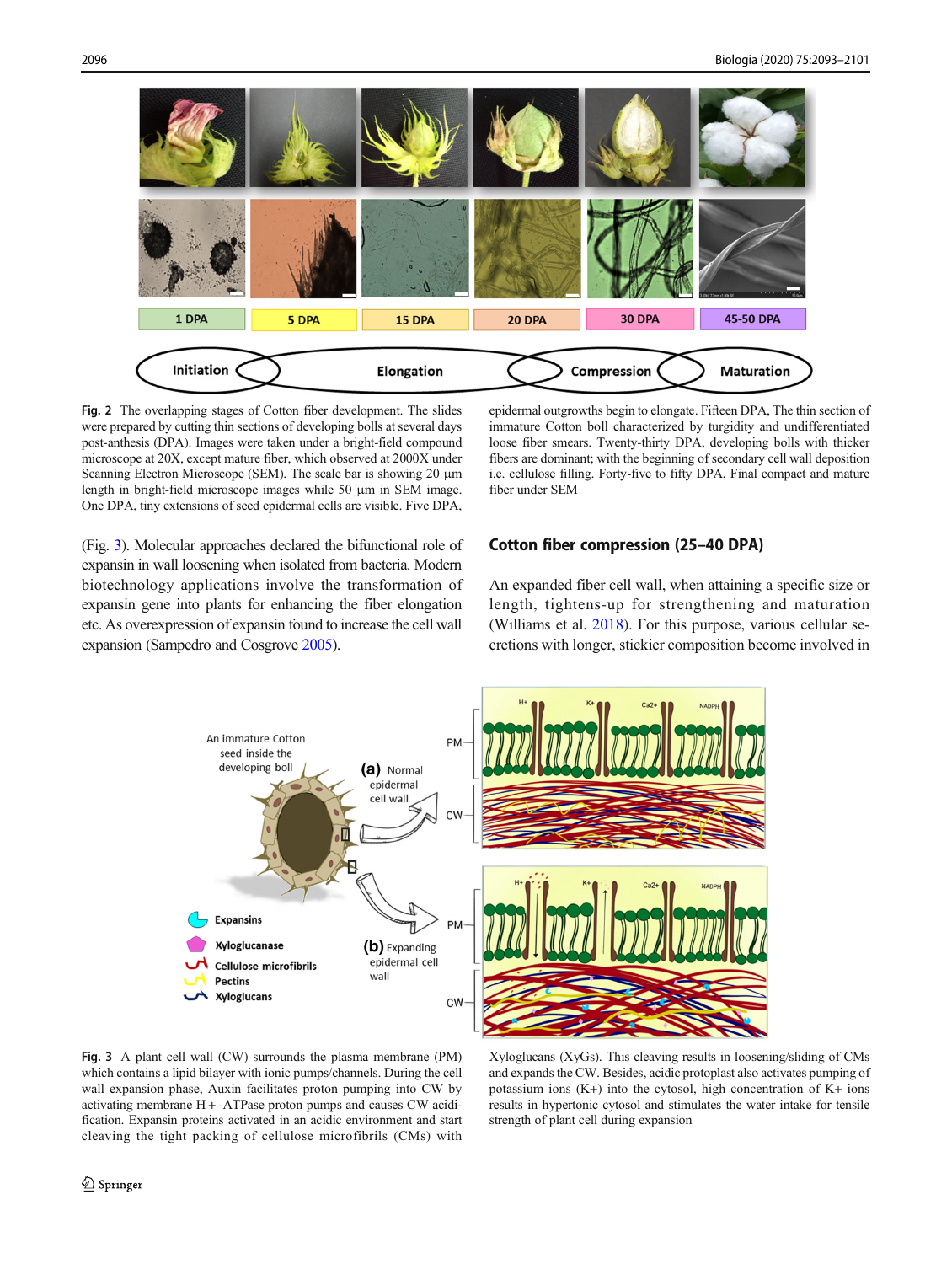sticking up the polymers together. Pectin methyltransferases catalyze the formation of gel aggregates with pectin polymers (Fry [2018\)](#page-7-0). Both esterified and non-esterified polymers clumped together through Calcium and ionic bridges and give rise to compact consistency. Besides, peroxidases carry out the oxidative crosslinking of phenolics, which formed through the Phenylpropanoid pathway e.g. Glurono-arabinoxylans in the grass, Pectins in some plant families, Lignin, Structural proteins (e.g. HRGPs) and Flavonoids (Ortega [2017](#page-7-0)). Transglucosylase Ligate short polysaccharides together to make the network stronger. Glycosidase, debranching enzymes, further undergo the checking of polymers, either properly stick together or not. All this undergoing process of cellulose deposition involves various genes, which are responsible for cellulose synthesis by producing all the proteins needed in this process. All the proteins work as a complex in a membrane-localized manner (Cosgrove [2016\)](#page-7-0). The orientation of cellulose deposition during compression strictly monitored and regulated by the protein complex as it plays a key role in cell growth. Different transcription factors have also reported which are involved in regulating the process of cellulose deposition (Little et al. [2018](#page-7-0)).

#### Expansin: The unusual proteins of cell wall

Expansin, the cell wall proteins, firstly discovered in cucumber hypocotyls and reported as cell wall loosening nonenzymatic proteins by McQueen-Mason in 1992 (Cosgrove [2016\)](#page-7-0). Expansins constitute four subfamilies: α-expansin, βexpansin, expansin-like A and expansin-like B. These are involved in an irreversible cell wall extensibility and naturally exist in all plants. Even some of the microbes and small organisms like snail also have expansin proteins. Decades after their discovery, the versatile roles of expansin in plants became evident (Marowa et al. [2016\)](#page-7-0). Due to their ability to sliding the wall polymers by decreasing adhesive forces among adjacent polysaccharides, they aid in remodeling of a cell wall, shortly after cytokinesis (Sampedro and Cosgrove [2005\)](#page-7-0). By cleaving the weak hydrogen bonding between xylose and cellulose microfibrils under high turgor pressure due to influx of water, expansins increasing volume of the cell wall and indirectly results in deposition of several polysaccharides in the cell wall during compression/tightening phase (Little et al. [2018\)](#page-7-0). The spaces among cellulose microfibrils, created by expansin activity, potentially filled by the deposition of pectins, hemicellulose, phenols, lignins and cellulose (McQueen-Mason and Cosgrove [1994\)](#page-7-0). Therefore, it assumed that the increase in cellulose content takes place during the cell wall compression phase due to overexpression of Expansin genes (Bajwa et al. [2015;](#page-6-0) McQueen-Mason and Cosgrove [1994\)](#page-7-0). Various studies have shown that overexpression of expansin genes in transgenic plants, resulted in an elongated cell wall with increased cellulose quantity (Table [1\)](#page-5-0).

## Role of Expansin in longitudinal growth of cotton fiber

Cell wall expansion is restricted to a growing dome-shaped apical growth pattern, filled with vesicles and secretory vacuoles. Elongating Cotton fiber cell, however, observed to be following a diffused unidirectional growth. It is evident due to the (1) lack of zones formation in growing cell tip (Ruan [2007\)](#page-7-0) and (2) inhibition of radial cell expansion by the diagonal arrangement of cellulose microfibrils (Saxena and Brown [2005\)](#page-7-0). The Cotton fiber cell, therefore, elongate vertically to the alignment of cellulose tubules, representing a unidirectional growth of cell tip (Heinze [2015](#page-7-0)). Expansin mediates the Cotton fiber elongation. Plasmodesmata are open for solute transport during the early elongation phase (0–9 DPA), creating a more acidic intracellular environment (Sampedro and Cosgrove [2005](#page-7-0)). At this point, sucrose utilization in a cell mediated by the Sus gene, and sliding of cellulose microtubules to loosen/expand the cell wall regulated by Expansin genes (Ahmed et al. [2018\)](#page-6-0). By the mid of expansion phase, plasmodesmata became closed with the maximal intake of sugar and ions, generating a high turgor pressure in fiber to maintain the maximum elongation up to 16 DPA. Following elongation is cell wall rigidity phase (19–40 DPA) where plasmodesmata reopened for trafficking of molecules, involved in cellulose deposition between fiber and adjacent epidermis along with the decreased expression of Expansin to stop further elongation (Bajwa et al. [2015](#page-6-0); Georgelis et al. [2012;](#page-7-0) Han and Kim [2016\)](#page-7-0). Besides, actin microfilaments also constitute intracellular support for the trafficking of vesicles in growing cell tip. Silencing of GhACTIN, fiber-specific actin gene, found to reduce the number of vesicles in cell tip along with the inhibition of cell elongation (Yi and Li [2012](#page-8-0)).

## Role of Expansin in cellulose deposition of cotton fiber

In cotton secondary cell wall (SCW), development orchestrated by the series of changes starting from the deposition of cellulose, hemicelluloses and pectin underneath the primary cell wall (Ahad et al. [2018](#page-6-0); Voxeur and Höfte [2016\)](#page-7-0). This complex is permeable and impregnated with thick materials, which make a home for different developing activities. Cellulose microfibrils potentially glued together through a defined single layer of xyloglucans. These contact regions of cellulose-xyloglucans thought to be the specific target sites for both  $\alpha$ -expansins and bacterial expansins. Where expansins disrupt the polysaccharides to make a room for cellulases at surface glucans of cellulose fibrils (Cosgrove [2014;](#page-7-0) Georgelis et al. [2012](#page-7-0)).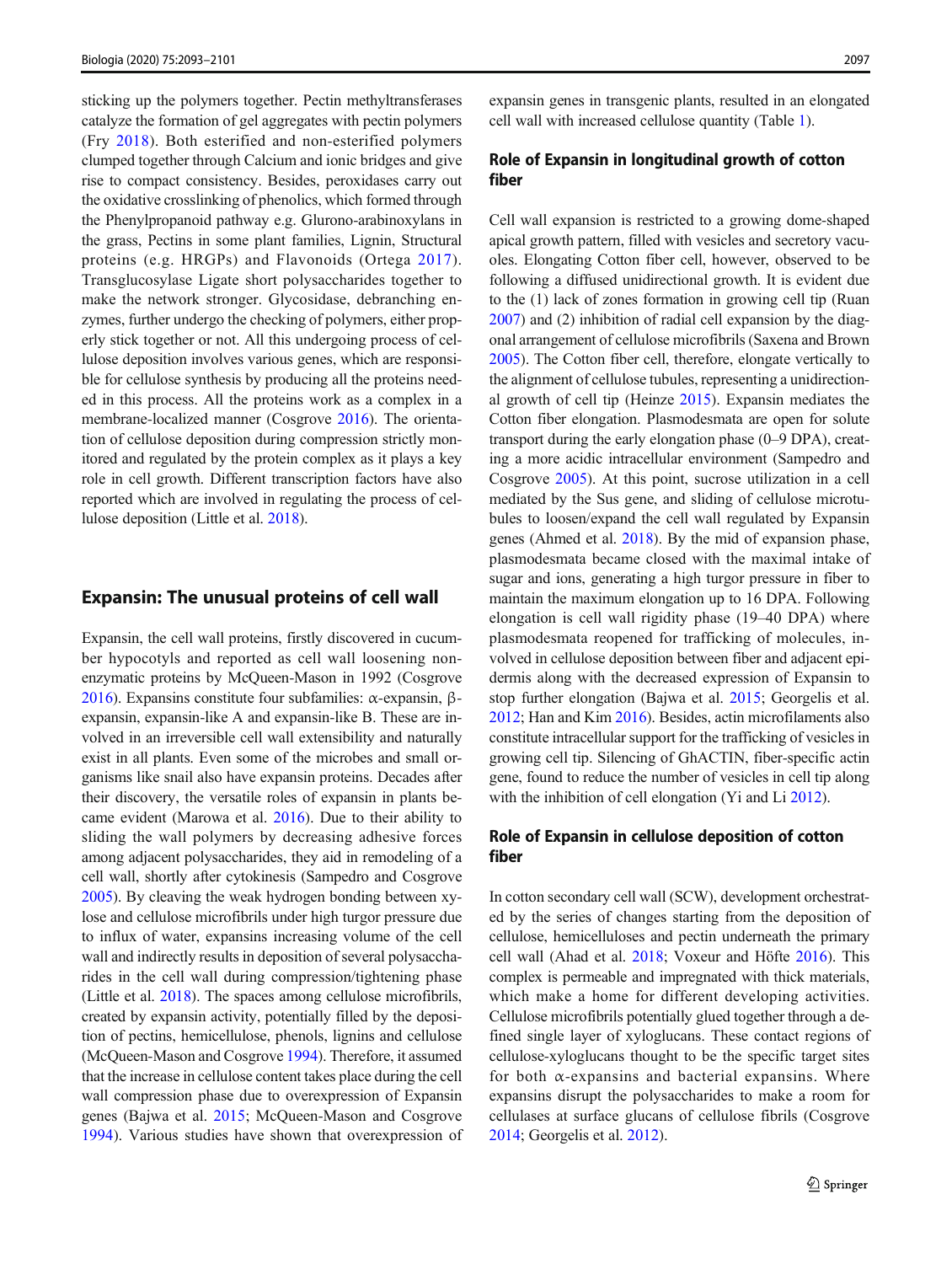| Sr.<br>N <sub>0</sub> | Gene name                | Sub-family                      | Experimental<br>approach      | Target plant                        | Effect on cell wall                                                                                                 | Cited by                     |
|-----------------------|--------------------------|---------------------------------|-------------------------------|-------------------------------------|---------------------------------------------------------------------------------------------------------------------|------------------------------|
| 1.                    | CIEXPA1/CIEXPA2          | $\alpha$ -expansin              | overexpression                | Tobbacco plant (Petunia<br>hybrida) | increased amount of cellulose<br>in stem cell walls                                                                 | (Wang et al. $2011$ )        |
| 3.                    | AtEXPA18                 | $\alpha$ -expansin              | Overexpression                | Rice (Oryza sativa L.)              | Enhanced extension in<br>epidermal root cell walls                                                                  | (ZhiMing et al.)<br>2011)    |
| 4.                    | AtEXPA4                  | $\alpha$ -expansin              | Expression profile<br>of gene | Arabidopsis thaliana                | Found to have a role in cell<br>wall softening of the stigma                                                        | (Mollet et al. $2013$ )      |
| 5.                    | AtEXPLA2                 | Expansin-like<br>А              | Genetic mutation              | Arabidopsis thaliana                | Change in cell wall<br>extensibility<br>resulted in an increased<br>pathogenic defense                              | (Abuqamar et al.<br>2013     |
| 6.                    | C <sub>p</sub> EXPA3     | Expansin like<br>$\overline{A}$ | Gene<br>overexpression        | Gossypium hirsutum                  | The increased cellulose content<br>of transgenic fiber                                                              | (Baiwa et al. 2013)          |
| 7.                    | GmEXPB2                  | $\beta$ -expansin               | Gene<br>Overexpression        | Rice (Oryza sativa L.)              | modified the root cortical cells<br>for root hair development<br>through cell wall loosening                        | (Zou et al. 2015)            |
| 8.                    | VvEXPA14 and<br>VvEXPA18 | Expansin-like<br>$\overline{A}$ | Overexpression                | Arabidopsis thaliana                | Enhanced cell expansion<br>during<br>root elongation                                                                | (Suzuki et al. 2015)         |
| 9.                    | GhEXPA8                  | Expansin-like<br>A              | Gene<br>overexpression        | Gossypium hirsutum                  | 60% improved cellulose<br>content<br>of transgenic plants                                                           | (Bajwa et al. 2015)          |
| 10.                   | AtEXPA10                 | $\alpha$ -expansin              | Overexpression                | Tobacco plant                       | Enlarged leaf and stem due to<br>expanded plant cell walls                                                          | (Kuluev et al. $2016$ )      |
| 11.                   | TaEXPB7-B                | $\beta$ -expansin               | Overexpression                | Arabidopsis thaliana                | Modulated cell wall<br>architecture<br>against abiotic stress                                                       | (Feng et al. 2019)           |
| 12.                   | EXPA <sub>1</sub>        | A                               | Expansin-like Knock out gene  | Arabidopsis thaliana                | Resulted in defected cell<br>division<br>and a radial swelling of the<br>pericycle during lateral root<br>formation | (Ramakrishna et al.<br>2019) |

<span id="page-5-0"></span>Table 1 A brief presentation of selective research studies regarding genetic modification of Expansin genes for improvement in plant cell wall and cellulose deposition

Plant expansins, from onion epidermis, when observed through atomic force microscopy, have two major domains at C and N terminal. The C-terminal domain involves in cell wall loosening, it binds to cellulose and pectin through different surface molecules at opposite sides (Fig. [4](#page-6-0)). While the Nterminal domain is a hexamer of double-psi beta-barrel (DPBB) and does not promote cell wall loosening even at higher concentrations, 26 times higher quantities than the full-length proteins which cause wall expansion (Cosgrove [2014;](#page-7-0) Yennawar et al. [2006](#page-8-0)). Binding of expansin to cell wall is one of the major hindrances in finding out the expansin binding mechanisms. As sometimes, expansins found to be having such a tight binding with a hypocotyl cell wall that extraction with detergent, 1 M NaCl, 1 M urea failed to extrude them (Sampedro et al. [2015](#page-7-0)). Likewise, a tight EXPB binding to rice cell walls also seen where extraction was not possible until the proteins were denatured (Lee and Choi [2005](#page-7-0)). Transgenic Arabidopsis with transformed CBM63 fragment showed multiple effects on the cell wall and plant

growth i.e. fungal resistance, metabolism and some partially understood mechanics (Cosgrove [2015b](#page-7-0)). Expansins will not only be able to induce cell expansion in special tissues and organs in vivo but can also act as a potential activator of secondary cell wall formation by directly or indirectly affecting cellulose metabolism in plants (Baccelli et al. [2014](#page-6-0); Wang et al. [2011\)](#page-7-0). Synchronization within the plasma membrane along with the Golgi complex is required for cellulose, hemicellulose and lignin deposition during SCW development. There is an elevated concentration of cellulose synthase (sus enzymes) at the plasma membrane to manufacture cellulose microfibrils for SCW development (Ahmed et al. [2018](#page-6-0)). There are 18–24 fibrils of glucose residues like xylan and mannan found in length and extruded into the matrix of hemicellulose molecules (Wang et al. [2014](#page-8-0)). The accurate assemblage of plant cell walls during the synchronized activities of cellulose synthase genes and different gene products, organize the cell wall region for the deposition of microfibrils. This interaction plays an important role in cellulose synthesis for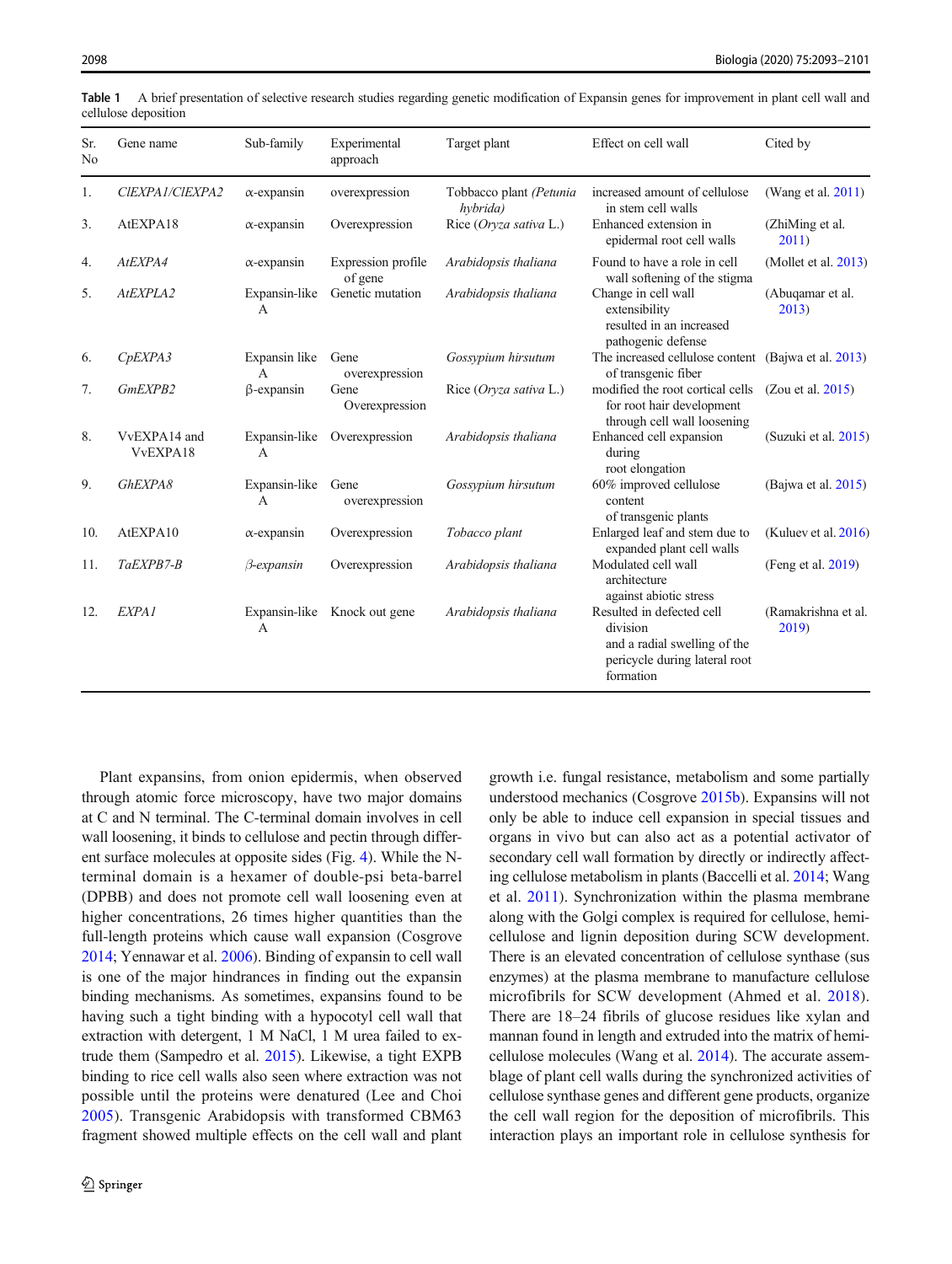<span id="page-6-0"></span>

Fig. 4 A proposed model of expansin molecule, possessing two major domains of CBM63 and DPBB. Where CBM63 binds to cellulose and pectin polymers through surface binding molecules. It has hypothesized that this binding enables the expansin molecules to separate the cellulose and pectin polymers, by either sliding them over each other or cleaving them apart

cell wall maturation (Zenoni et al. [2011\)](#page-8-0). All the expansins discovered so far showed paper weakening and cellulose disruption activities but a clear lytic activity has not detected yet. It provides evidence that expansins must undergo a disturbance/rearrangement of cellulose microfibrils without any hydrolytic cleavage. Down-regulation of the expansin gene, PhEXP1, in Petunia hybrid plants resulted in the reduced amount of crystalline cellulose in the cell walls of petal limbs (Wang et al. [2011](#page-7-0)).

The mutation in the OsEXPB2 expansin gene found to be directly affecting the root system by inhibiting cell expansion. Reduction in the cell length of roots provides essential information on the cellular basis for expansin-mediated plant root system growth (Abuqamar et al. 2013). There are several results indicated that the overexpression of the expansin gene in plants may increase the cellulose content in cell walls. It has hypothesized those expansin proteins could act as a biocatalyst, a cell wall loosening agent or an activator to accelerate accurate cell wall assembly. Interestingly, studies have also revealed that the cellulose contents of the 35Spro: ClEXPA1 and 35Spro: ClEXPA2 cassette in transgenic cotton plants increased by approximately 50% and 30% on average, respectively, when compared with that of the wild type. However, the increase in stem height and diameter of the ClEXPA1 and ClEXPA2 overexpression did not produce a significant difference (Zou et al. [2015](#page-8-0)). Although, expansins related studies support the expansin role in secondary cell wall formation, yet the mechanisms behind still need to be a subject of more study (Cosgrove [2015b](#page-7-0)).

#### Concluding perspective

The term 'wall extensibility' depicts the ability of a cell wall to increase in surface area irreversibly. Since the cell wall expansion is irretrievable, hence more polymers deposited after the elongation phase to give the fiber its final compactness. Unlike bacterial cell wall growth where an increase in wall surface directly couples with the addition of new wall components, plant cell grows in surface area, by a spreading movement of cellulose microfibrils and associated matrix components in the plane of the wall. Expansins are not only playing a role to promote plant cell wall elongation but also imparting an indirect effect for extra cellulose deposition in Cotton fiber. However, the relationship of expansin-cellulose deposition has poorly demonstrated up until now and needs deeper investigations.

Author's contribution 1) AY and AAS designed the main idea of present study, did microscopy and contribute equally in writing the manuscript

2) AI contributed by collecting data from more than 50 research papers

3) SS contributed by drawing all the figures using online drawing tools 4) AL contributed by illustrating tables and reviewed for English Grammar

5) AQR reviewed and finally approved the manuscript

#### Compliance with ethical standards

Conflict of interest Authors declare no conflict of interest in submission and publication of this manuscript.

## References

- Abuqamar S, Ajeb S, Sham A, Enan MR, Iratni R (2013) A mutation in the expansin-like a 2 gene enhances resistance to necrotrophic fungi and hypersensitivity to abiotic stress in a rabidopsis thaliana. Mol Plant Pathol 14:813–827. <https://doi.org/10.1111/mpp.12049>
- Ahad A et al (2018) Multidimensional roles of flavonoids in background of Gossypium hirsutum. Cogent Food & Agriculture 4(1):1510754. <https://doi.org/10.1080/23311932.2018.1510754>
- Ahmed M et al (2018) An overview of genetic and hormonal control of cotton fiber development. Pak J Bot 50:433–443
- Baccelli I, Lombardi L, Luti S, Bernardi R, Picciarelli P, Scala A, Pazzagli L (2014) Cerato-platanin induces resistance in Arabidopsis leaves through stomatal perception, overexpression of salicylic acid-and ethylene-signalling genes and camalexin biosynthesis. PLoS One 9(6). [https://doi.org/10.1371/journal.pone.](https://doi.org/10.1371/journal.pone.0100959) [0100959](https://doi.org/10.1371/journal.pone.0100959)
- Bajwa KS et al (2013) Expression of Calotropis procera expansin gene CpEXPA3 enhances cotton fibre strength. Aust J Crop Sci 7:206
- Bajwa KS, Shahid AA, Rao AQ, Bashir A, Aftab A, Husnain T (2015) Stable transformation and expression of GhEXPA8 fiber expansin gene to improve fiber length and micronaire value in cotton. Front Plant Sci 6:838. <https://doi.org/10.3389/fpls.2015.00838>
- Buschmann H, Holtmannspötter M, Borchers A, O'Donoghue MT, Zachgo S (2016) Microtubule dynamics of the centrosome-like polar organizers from the basal land plant Marchantia polymorpha. New Phytol 209:999–1013. <https://doi.org/10.1111/nph.13691>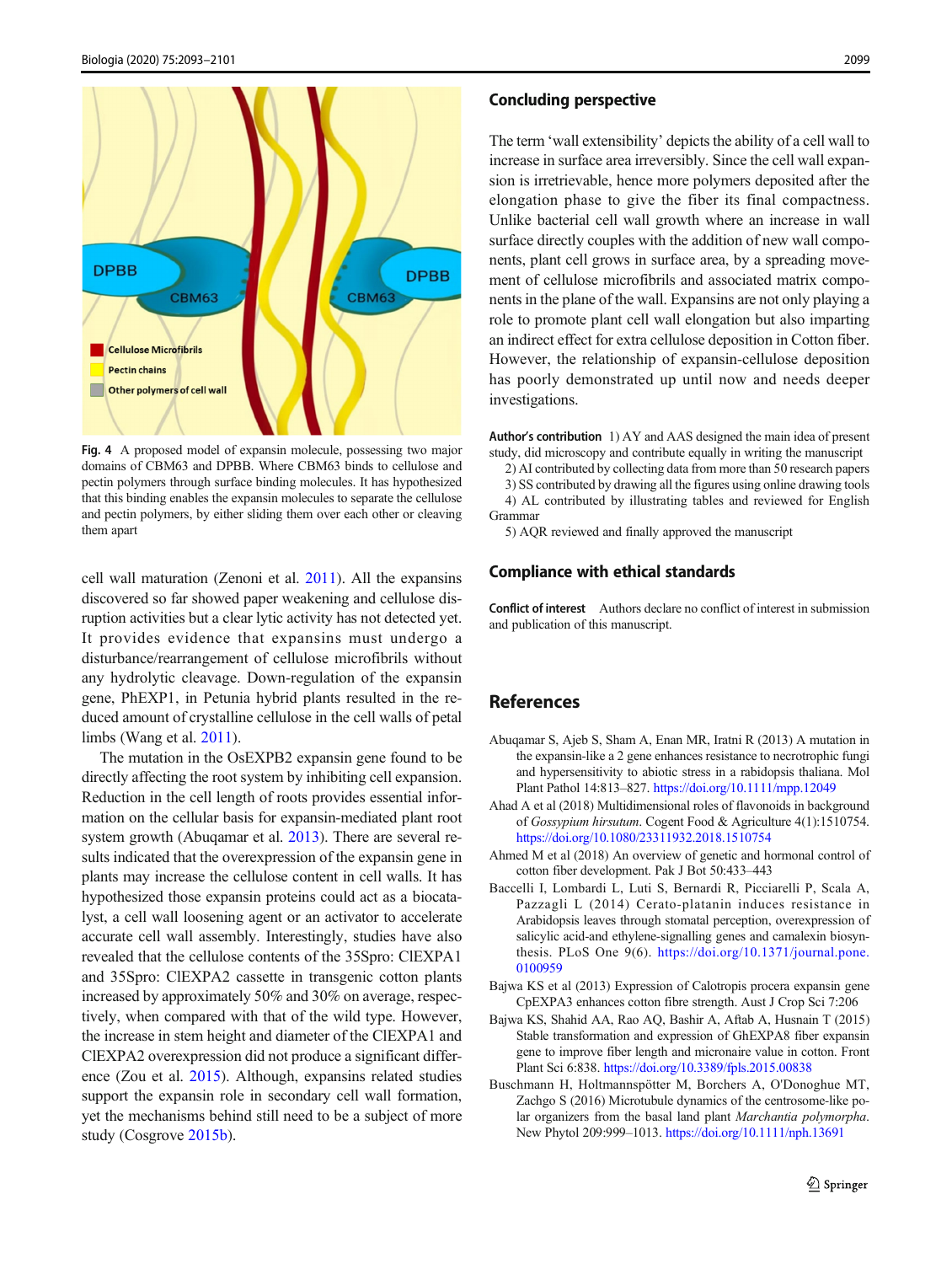- <span id="page-7-0"></span>Cosgrove DJ (2014) Re-constructing our models of cellulose and primary cell wall assembly. Curr Opin Plant Biol 22:122–131. [https://doi.](https://doi.org/10.1016/j.pbi.2014.11.001) [org/10.1016/j.pbi.2014.11.001](https://doi.org/10.1016/j.pbi.2014.11.001)
- Cosgrove DJ (2015a) Plant cell wall extensibility: connecting plant cell growth with cell wall structure, mechanics, and the action of wallmodifying enzymes. J Exp Bot 67:463–476. [https://doi.org/10.](https://doi.org/10.1093/jxb/erv511) [1093/jxb/erv511](https://doi.org/10.1093/jxb/erv511)
- Cosgrove DJ (2015b) Plant expansins: diversity and interactions with plant cell walls. Curr Opin Plant Biol 25:162–172. [https://doi.org/](https://doi.org/10.1016/j.pbi.2015.05.014) [10.1016/j.pbi.2015.05.014](https://doi.org/10.1016/j.pbi.2015.05.014)
- Cosgrove DJ (2016) Catalysts of plant cell wall loosening. F1000Research 5. <https://doi.org/10.12688/f1000research.7180.1>
- Cosgrove DJ (2018) Diffuse growth of plant cell walls. Plant Physiol 176: 16–27. <https://doi.org/10.1104/pp.17.01541>
- Feng X et al (2019) TaEXPB7-B, a β-expansin gene involved in lowtemperature stress and abscisic acid responses, promotes growth and cold resistance in Arabidopsis thaliana. J Plant Physiol 240:153004. <https://doi.org/10.1016/j.jplph.2019.153004>
- Fry SC (2018) Cell wall polysaccharide composition and covalent crosslinking. Annual Plant Reviews Online:1–42. [https://doi.org/](https://doi.org/10.1002/9781119312994.apr0430) [10.1002/9781119312994.apr0430](https://doi.org/10.1002/9781119312994.apr0430)
- Georgelis N, Yennawar NH, Cosgrove DJ (2012) Structural basis for entropy-driven cellulose binding by a type-A cellulose-binding module (CBM) and bacterial expansin. Proc Natl Acad Sci 109: 14830–14835. <https://doi.org/10.1073/pnas.1213200109>
- Guo K et al (2016) Fibre elongation requires normal redox homeostasis modulated by cytosolic ascorbate peroxidase in cotton (Gossypium hirsutum). J Exp Bot 67:3289–3301. [https://doi.org/10.1093/jxb/](https://doi.org/10.1093/jxb/erw146) [erw146](https://doi.org/10.1093/jxb/erw146)
- Han X, Kim J-Y (2016) Integrating hormone-and micromolecule-mediated signaling with plasmodesmal communication. Mol Plant 9:46– 56. <https://doi.org/10.1016/j.molp.2015.08.015>
- Heinze T (2015) Cellulose: structure and properties. In: Cellulose chemistry and properties: fibers, nanocelluloses and advanced materials. Springer, pp 1–52. [https://doi.org/10.1007/12\\_2015\\_319](https://doi.org/10.1007/12_2015_319)
- Hernandez-Gomez MC, Runavot J-L, Meulewaeter F, Knox JP (2017) Developmental features of cotton fibre middle lamellae in relation to cell adhesion and cell detachment in cultivars with distinct fibre qualities. BMC Plant Biol 17:69. [https://doi.org/10.1186/s12870-](https://doi.org/10.1186/s12870-017-1017-3) [017-1017-3](https://doi.org/10.1186/s12870-017-1017-3)
- Huang J, Chen F, Wu S, Li J, Xu W (2016) Cotton GhMYB7 is predominantly expressed in developing fibers and regulates secondary cell wall biosynthesis in transgenic Arabidopsis. Sci China Life Sci 59: 194–205. <https://doi.org/10.1007/s11427-015-4991-4>
- Khalil HA, Bhat A, Bakar AA, Tahir PM, Zaidul I, Jawaid M (2015) Cellulosic nanocomposites from natural fibers for medical applications: a review, Handbook of polymer nanocomposites. Processing, performance and application. Springer, pp 475–511. [https://doi.org/](https://doi.org/10.1007/978-3-642-45232-1_72) [10.1007/978-3-642-45232-1\\_72](https://doi.org/10.1007/978-3-642-45232-1_72)
- Kuluev B, Avalbaev A, Mikhaylova E, Nikonorov Y, Berezhneva Z, Chemeris A (2016) Expression profiles and hormonal regulation of tobacco expansin genes and their involvement in abiotic stress response. J Plant Physiol 206:1–12. [https://doi.org/10.1016/j.jplph.](https://doi.org/10.1016/j.jplph.2016.09.001) [2016.09.001](https://doi.org/10.1016/j.jplph.2016.09.001)
- Lee Y, Choi D (2005) Biochemical properties and localization of the β-Expansin OsEXPB3 in rice (Oryza sativa L.). Mol Cell (Springer Science & Business Media BV) 20.1
- Little A et al (2018) Revised phylogeny of the cellulose synthase gene superfamily: insights into cell wall evolution. Plant Physiol 177: 1124–1141. <https://doi.org/10.1104/pp.17.01718>
- Marowa P, Ding A, Kong Y (2016) Expansins: roles in plant growth and potential applications in crop improvement. Plant Cell Rep 35:949– 965. <https://doi.org/10.1007/s00299-016-1948-4>
- McCann MC, Knox JP (2018) Plant cell wall biology: polysaccharides in architectural and developmental contexts. Annual Plant Reviews online:343–366. <https://doi.org/10.1002/9781119312994.apr0443>
- McQueen-Mason S, Cosgrove DJ (1994) Disruption of hydrogen bonding between plant cell wall polymers by proteins that induce wall extension. Proc Natl Acad Sci 91:6574–6578. [https://doi.org/10.](https://doi.org/10.1073/pnas.91.14.6574) [1073/pnas.91.14.6574](https://doi.org/10.1073/pnas.91.14.6574)
- Meents MJ, Watanabe Y, Samuels AL (2018) The cell biology of secondary cell wall biosynthesis. Ann Bot 121:1107–1125. [https://doi.](https://doi.org/10.1093/aob/mcy005) [org/10.1093/aob/mcy005](https://doi.org/10.1093/aob/mcy005)
- Mollet J-C, Leroux C, Dardelle F, Lehner A (2013) Cell wall composition, biosynthesis and remodeling during pollen tube growth. plants 2:107–147. <https://doi.org/10.3390/plants2010107>
- Ortega JK (2017) Dimensionless number is central to stress relaxation and expansive growth of the cell wall. Sci Rep 7:3016. [https://doi.](https://doi.org/10.1038/s41598-017-03002-6) [org/10.1038/s41598-017-03002-6](https://doi.org/10.1038/s41598-017-03002-6)
- Ramakrishna P et al (2019) EXPANSIN A1-mediated radial swelling of pericycle cells positions anticlinal cell divisions during lateral root initiation. Proc Natl Acad Sci 116:8597–8602. [https://doi.org/10.](https://doi.org/10.1073/pnas.1820882116) [1073/pnas.1820882116](https://doi.org/10.1073/pnas.1820882116)
- Ramamoorthy SK, Skrifvars M, Persson A (2015) A review of natural fibers used in biocomposites: plant, animal and regenerated cellulose fibers. Polym Rev 55:107–162. [https://doi.org/10.1080/15583724.](https://doi.org/10.1080/15583724.2014.971124) [2014.971124](https://doi.org/10.1080/15583724.2014.971124)
- Rathgeber CB, Cuny HE, Fonti P (2016) Biological basis of tree-ring formation: a crash course. Front Plant Sci 7:734. [https://doi.org/10.](https://doi.org/10.3389/fpls.2016.00734) [3389/fpls.2016.00734](https://doi.org/10.3389/fpls.2016.00734)
- Ruan Y-L (2007) Rapid cell expansion and cellulose synthesis regulated by plasmodesmata and sugar: insights from the single-celled cotton fibre. Funct Plant Biol 34:1–10. <https://doi.org/10.1071/FP06234>
- Sampedro J, Cosgrove DJ (2005) The expansin superfamily. Genome Biol 6:242. <https://doi.org/10.1186/gb-2005-6-12-242>
- Sampedro J, Guttman M, Li LC, Cosgrove DJ (2015) Evolutionary divergence of β–expansin structure and function in grasses parallels emergence of distinctive primary cell wall traits. Plant J 81:108–120. <https://doi.org/10.1111/tpj.12715>
- Saxena IM, Brown RM Jr (2005) Cellulose biosynthesis: current views and evolving concepts. Ann Bot 96:9–21. [https://doi.org/10.1093/](https://doi.org/10.1093/aob/mci155) [aob/mci155](https://doi.org/10.1093/aob/mci155)
- Smertenko A et al (2018) Phragmoplast microtubule dynamics–a game of zones. J Cell Sci 131:jcs203331. <https://doi.org/10.1242/jcs.203331>
- Somssich M, Khan GA, Persson S (2016) Cell wall heterogeneity in root development of Arabidopsis. Front Plant Sci 7:1242. [https://doi.org/](https://doi.org/10.3389/fpls.2016.01242) [10.3389/fpls.2016.01242](https://doi.org/10.3389/fpls.2016.01242)
- Stiff MR, Tuttle JR, Graham BP, Haigler CH (2016) Cotton fiber biotechnology: potential controls and transgenic improvement of elongation and cell wall thickening. In: Fiber plants. Springer, pp 127– 153. [https://doi.org/10.1007/978-3-319-44570-0\\_8](https://doi.org/10.1007/978-3-319-44570-0_8)
- Sun Y, Veerabomma S, Fokar M, Abidi N, Hequet E, Payton P, Allen RD (2015) Brassinosteroid signaling affects secondary cell wall deposition in cotton fibers. Ind Crop Prod 65:334–342. [https://doi.org/10.](https://doi.org/10.1016/j.indcrop.2014.11.028) [1016/j.indcrop.2014.11.028](https://doi.org/10.1016/j.indcrop.2014.11.028)
- Suzuki H, Oshita E, Fujimori N, Nakajima Y, Kawagoe Y, Suzuki S (2015) Grape expansins, VvEXPA14 and VvEXPA18 promote cell expansion in transgenic Arabidopsis plant plant cell. Tissue and Organ Culture (PCTOC) 120:1077–1085. [https://doi.org/10.1007/](https://doi.org/10.1007/s11240-014-0662-6) [s11240-014-0662-6](https://doi.org/10.1007/s11240-014-0662-6)
- Voxeur A, Höfte H (2016) Cell wall integrity signaling in plants: "to grow or not to grow that's the question". Glycobiology 26:950–960. <https://doi.org/10.1093/glycob/cww029>
- Wang G, Gao Y, Wang J, Yang L, Song R, Li X, Shi J (2011) Overexpression of two cambium-abundant Chinese fir (Cunninghamia lanceolata) α-expansin genes ClEXPA1 and ClEXPA2 affect growth and development in transgenic tobacco and increase the amount of cellulose in stem cell walls. Plant Biotechnol J 9:486–502. [https://doi.org/10.1111/j.1467-7652.2010.](https://doi.org/10.1111/j.1467-7652.2010.00569.x) [00569.x](https://doi.org/10.1111/j.1467-7652.2010.00569.x)